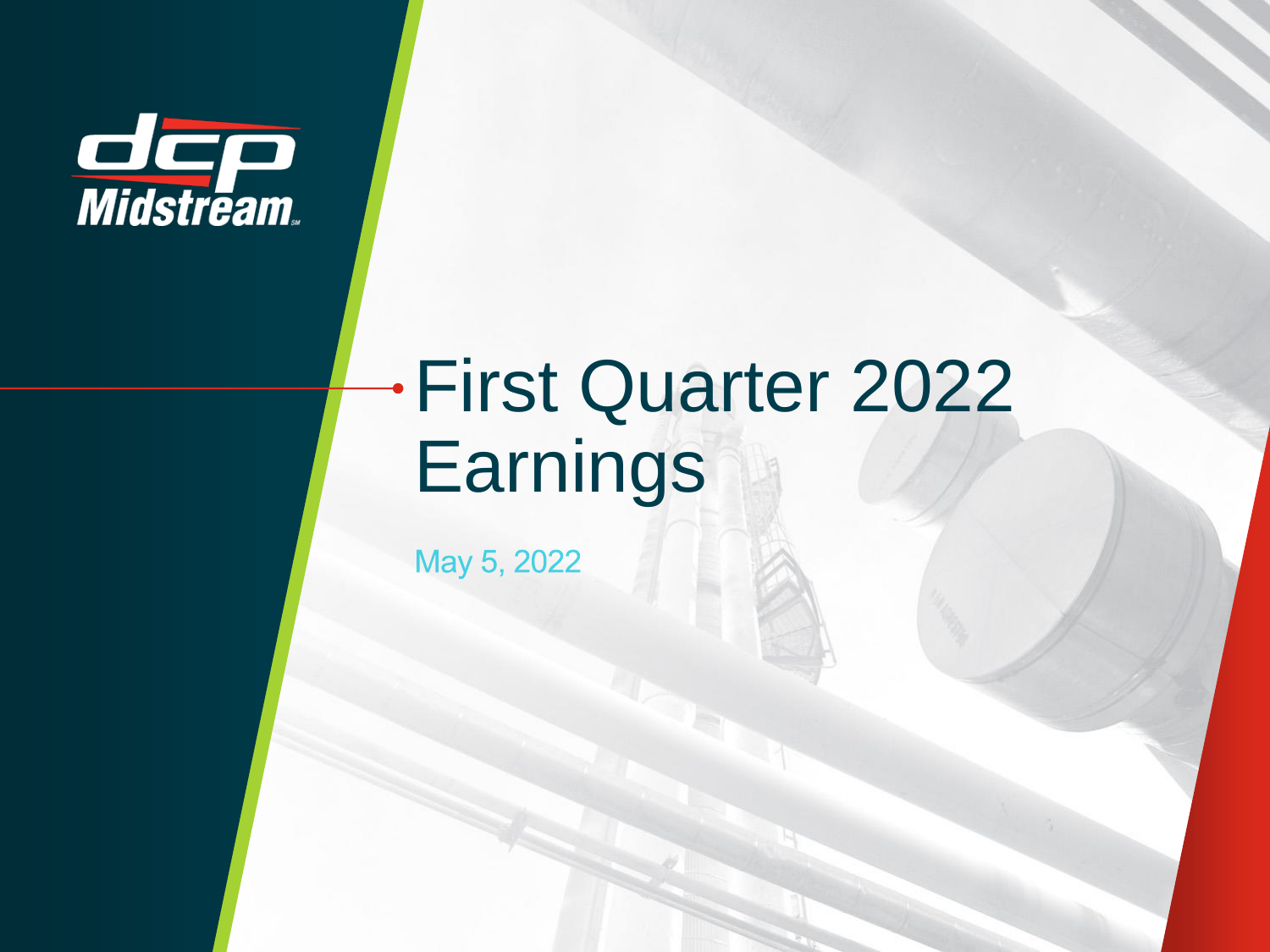## Forward-Looking Statements

This presentation may contain or incorporate by reference forward-looking statements regarding DCP Midstream, LP (the "Partnership" or "DCP") and its affiliates, including outlook, guidance, projections, estimates, forecasts, plans, and objectives. All statements in this presentation, other than statements of historical fact, are forward-looking statements and are typically identified by words such as "target," "outlook," "guidance," "may," "could," "will," "should," "intend," "assume," "project," "believe," "predict," "anticipate," "expect," "scheduled," "estimate," "budget," "optionality," "potential," "plan," "forecast," and other similar words and expressions. Although management believes that expectations reflected in such forward-looking statements are based on reasonable assumptions, no assurance can be given that such expectations will prove to be correct due to risks, uncertainties, and assumptions that are difficult to predict and that may be beyond our control. If any of these risks or uncertainties materialize, or if underlying assumptions prove incorrect, the Partnership's actual results may vary materially from what management anticipated, expected, projected, estimated, forecasted, planned, or intended. You are cautioned not to place undue reliance on any forward-looking statements.

Investors are encouraged to consider closely the risks and uncertainties disclosed in the Partnership's most recent Annual Report on Form 10-K and subsequent Quarterly Reports on Form 10-Q filed with the Securities and Exchange Commission, which risks and uncertainties include, but are not limited to, impacts on supply and demand for oil, natural gas, NGLs, and related products and services, and the operations of industry and related infrastructure, as a result of factors such as pricing actions and supply disruptions involving oil exporting countries and supply and demand disruptions caused by weather and weather-related conditions. These risks and uncertainties could cause our actual results to differ materially from the forward-looking statements in this presentation, which may include, but are not limited to, our expectations on outlook, guidance, and sensitivities, our sources and uses of liquidity and sufficiency of financial resources, our projected costs and our projected capital expenditures. Furthermore, in addition to causing our actual results to differ, such risks and uncertainties may cause our assumptions and intentions to change at any time and without notice, and any such changes may also cause our actual results to differ materially from the forward-looking statements in this presentation.

The Partnership undertakes no obligation to publicly update or revise any forward-looking statements, whether as a result of new information, future events, or otherwise. Information contained in this presentation speaks only as of the date hereof unless otherwise expressed, is unaudited, and is subject to change.

Regulation G: This document includes non-GAAP financial measures as defined under the rules and regulations of the Securities and Exchange Commission, such as adjusted EBITDA, distributable cash flow, excess free cash flow, segment adjusted EBITDA, segment adjusted gross margin, forecasted adjusted EBITDA, forecasted distributable cash flow, and forecasted excess free cash flow. A reconciliation of these measures to the most directly comparable GAAP measures is included in the Appendix to this presentation.

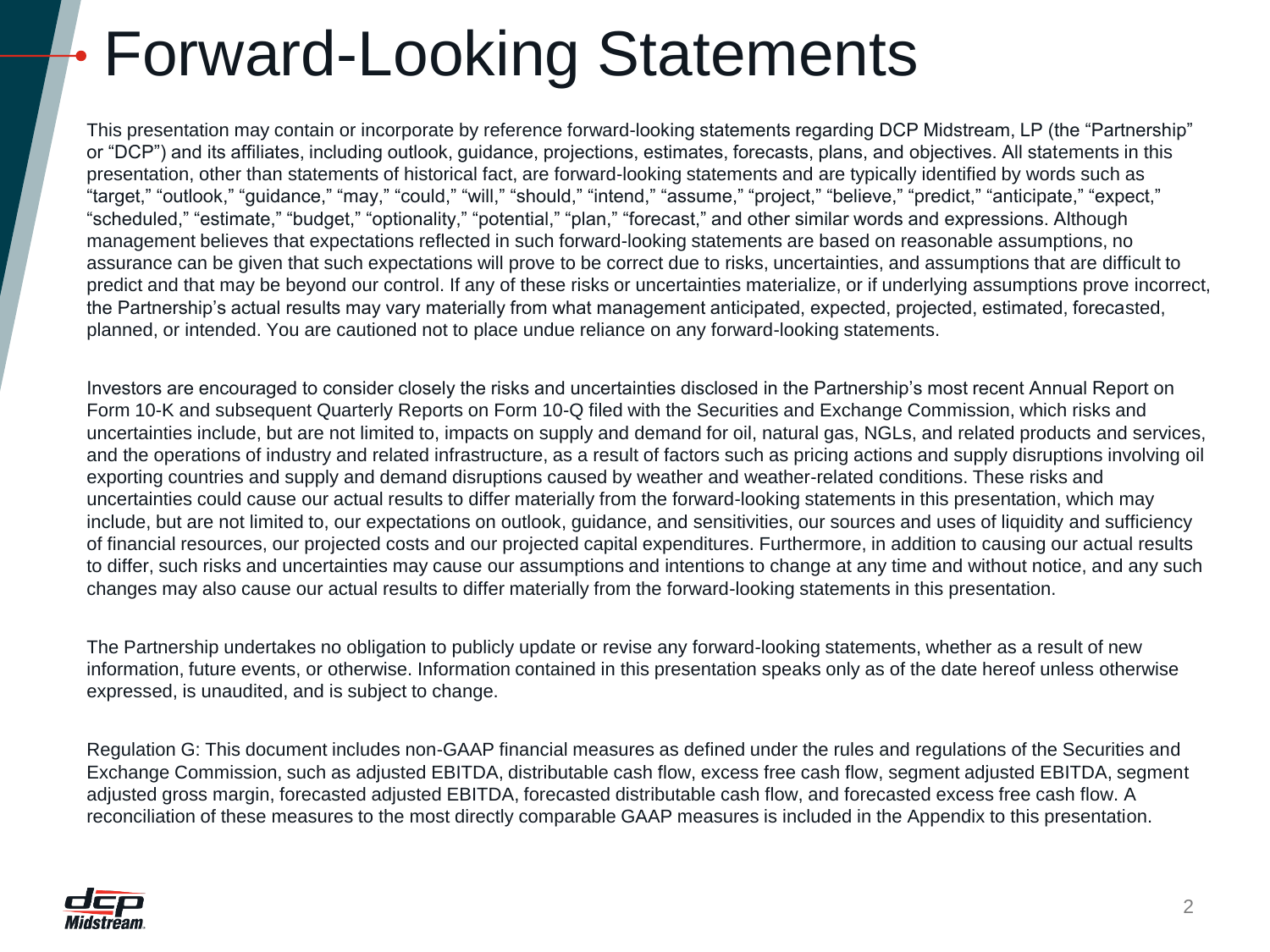# Q1 Highlights



*Record results for adjusted EBITDA, DCF, and excess FCF*

### *On track to exceed high end of financial guidance ranges*

### *\$1.4B credit facility renewed; linked to Sustainability*

*Leverage improved to 3.3x; set up well for 2H distribution raise*

**Favorable fundamentals yielded record quarter, well-positioned to exceed high end of 2022 financial guidance ranges** 



*(1) Excess Free Cash Flow = DCF less distributions to limited partners, and less expansion capital expenditures and contributions to equity method investments (2) Bank leverage ratio calculation = Bank debt (excludes \$550 million Jr. Subordinated notes which are treated as equity) less cash divided by adjusted EBITDA, plus certain capital project EBITDA credits*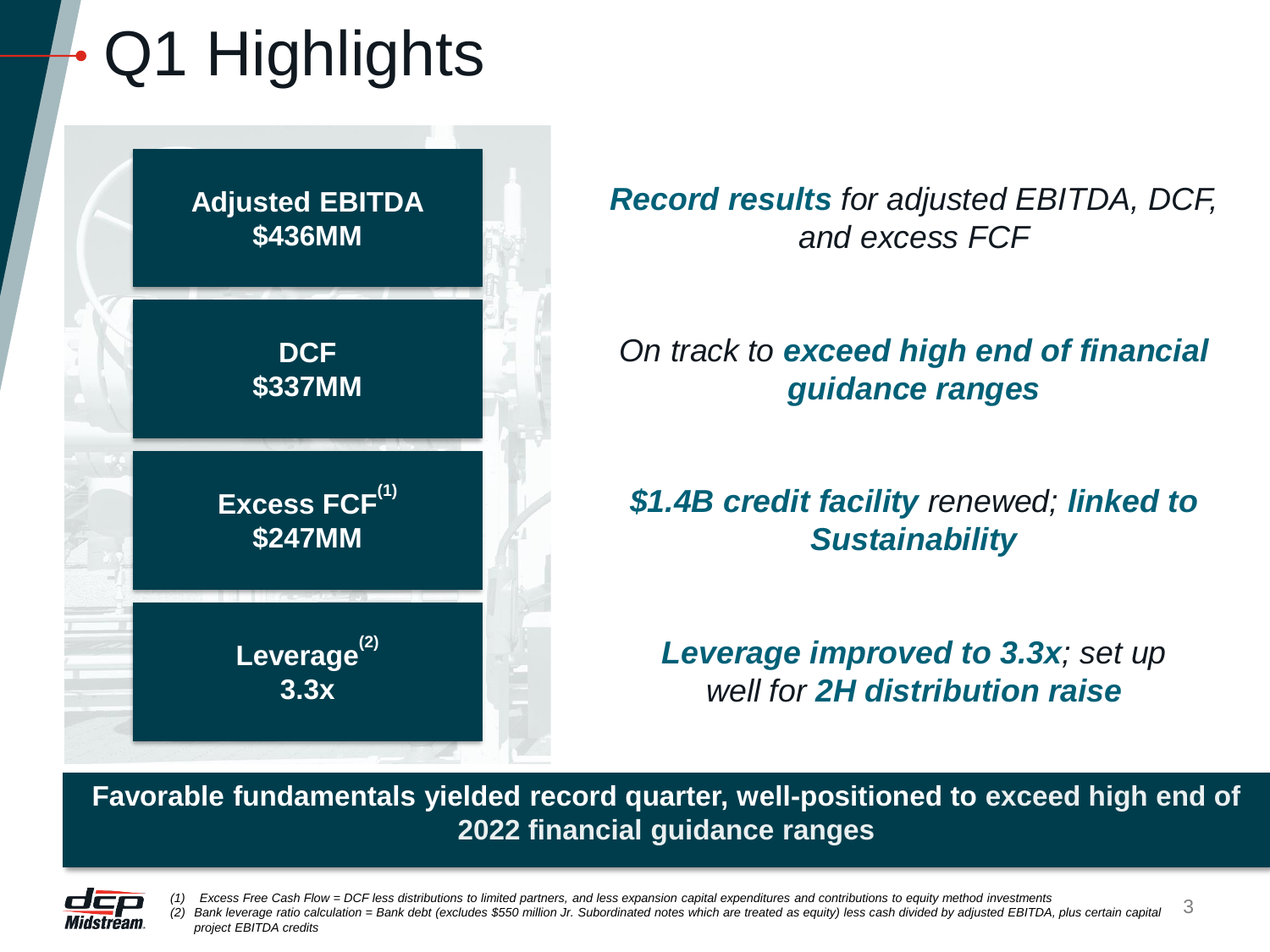## Q4 2021 vs. Q1 2022

#### **Distributable and Excess Free Cash Flow**  *(\$MM)*



### **Q1 vs. Q4 Drivers**

- **↑** Winter weather provided opportunities to optimize gas storage
- **↑ Strong commodity price environment (NGL / Gas / Crude)**
- ↑ Costs and sustaining capital trends normalized from Q4 highs and inline with 2022 outlook
- **f** Favorable cash distributions from joint ventures Q1 vs. Q4
- G&P volumes and performance impacted by winter weather

### **Outlook**

- ❖ Forward curve favorable to mid-point guidance… \$200MM+ of upside
- ❖ Forecasting G&P volumes to ramp up in 2H of year
- ❖ Realizing favorable Sand Hills volumes
- ❖ Costs and sustaining capital in-line with full year guidance
- ❖ Disciplined investment in the Permian and DJ

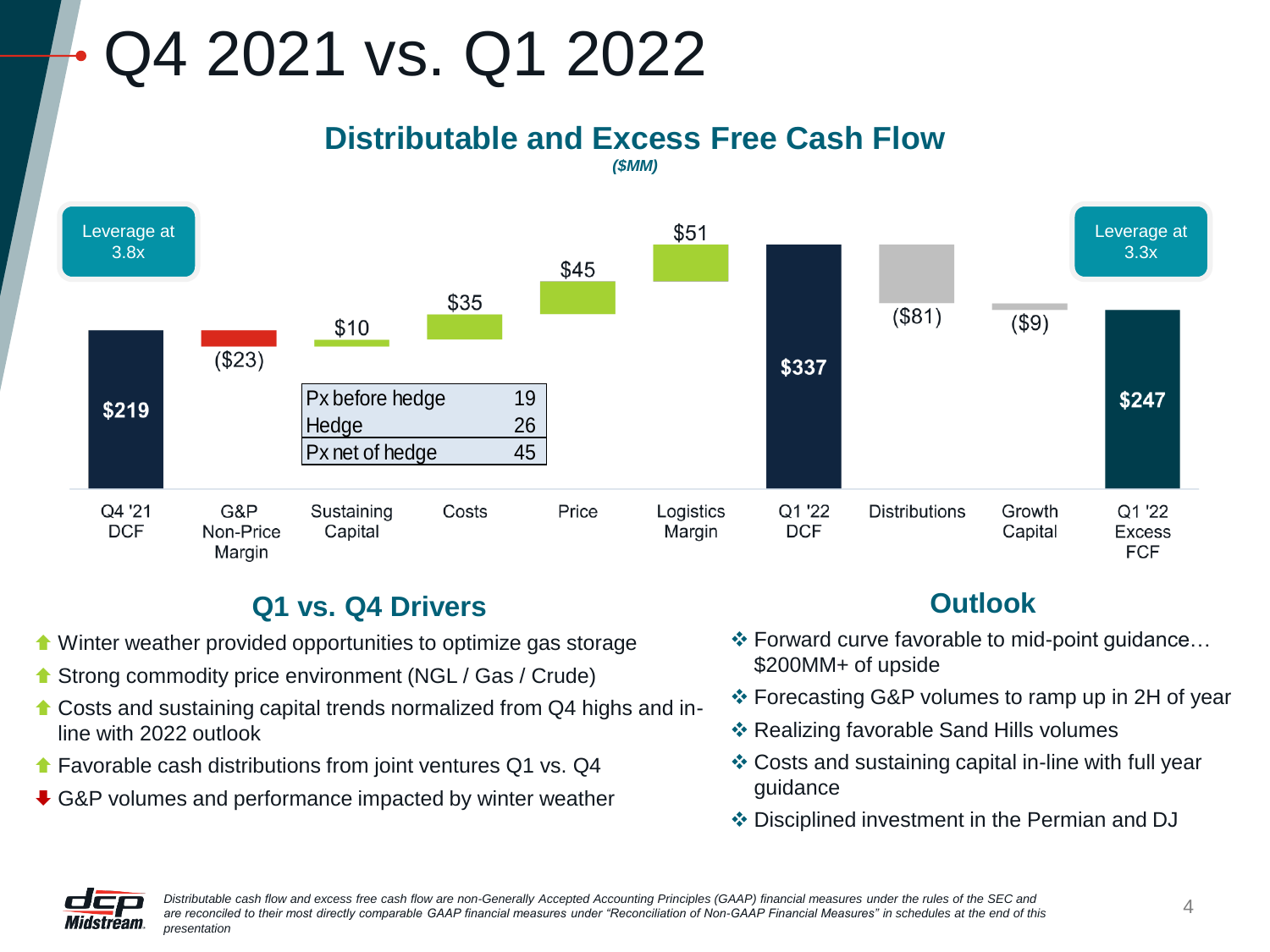## Financial Position

### **Fee / Hedged Earnings**



**Excess Free Cash Flow**



### **Stable Earnings with Commodity Upside**

Opportunistically adding hedges 42% of 2022 equity length hedged 16% of 2023 equity length hedged

### **Record Excess Free Cash Flow Generation**

100%+ increase vs. Q4 Prioritizing debt reduction Creating financial flexibility

### **Investment Grade Balance Sheet**

**Leverage 1 3.3x In-line with investment grade metrics** Targeting ~3.5x mid-cycle leverage Building momentum with rating agencies

**Strengthened balance sheet in-line with investment grade metrics**

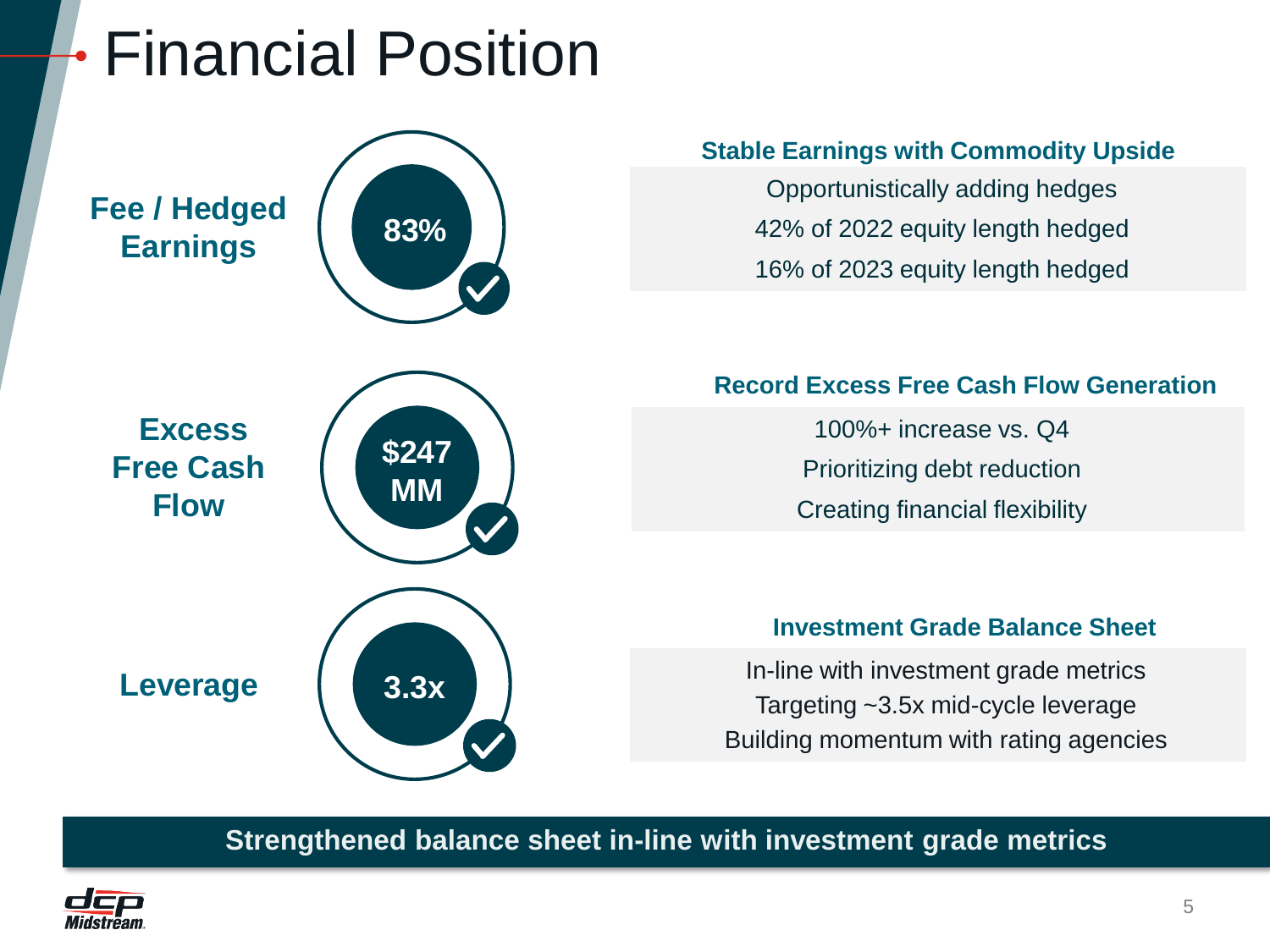## Executing our Financial Strategy

### **Strong Earnings**

Diversified and balanced portfolio On track for significant YoY adjusted EBITDA and DCF growth

### **Strengthened Balance Sheet**

Continue prioritizing debt reduction in 2022 End of year leverage on track for < 3.0x Renewed \$1.4B credit facility and added industry leading sustainability metrics

### **Financial Flexibility**

8<sup>th</sup> straight quarter generating excess FCF Capital allocation optionality

- Debt reduction
- Distribution raise
- Common/Preferred unit repurchase
- Strategic growth





**Debt Maturity Schedule**

#### **Leverage Ratio**

*A/R and Credit Facilities linked to Sustainability metrics*

**Strong execution creating value for all unitholders**

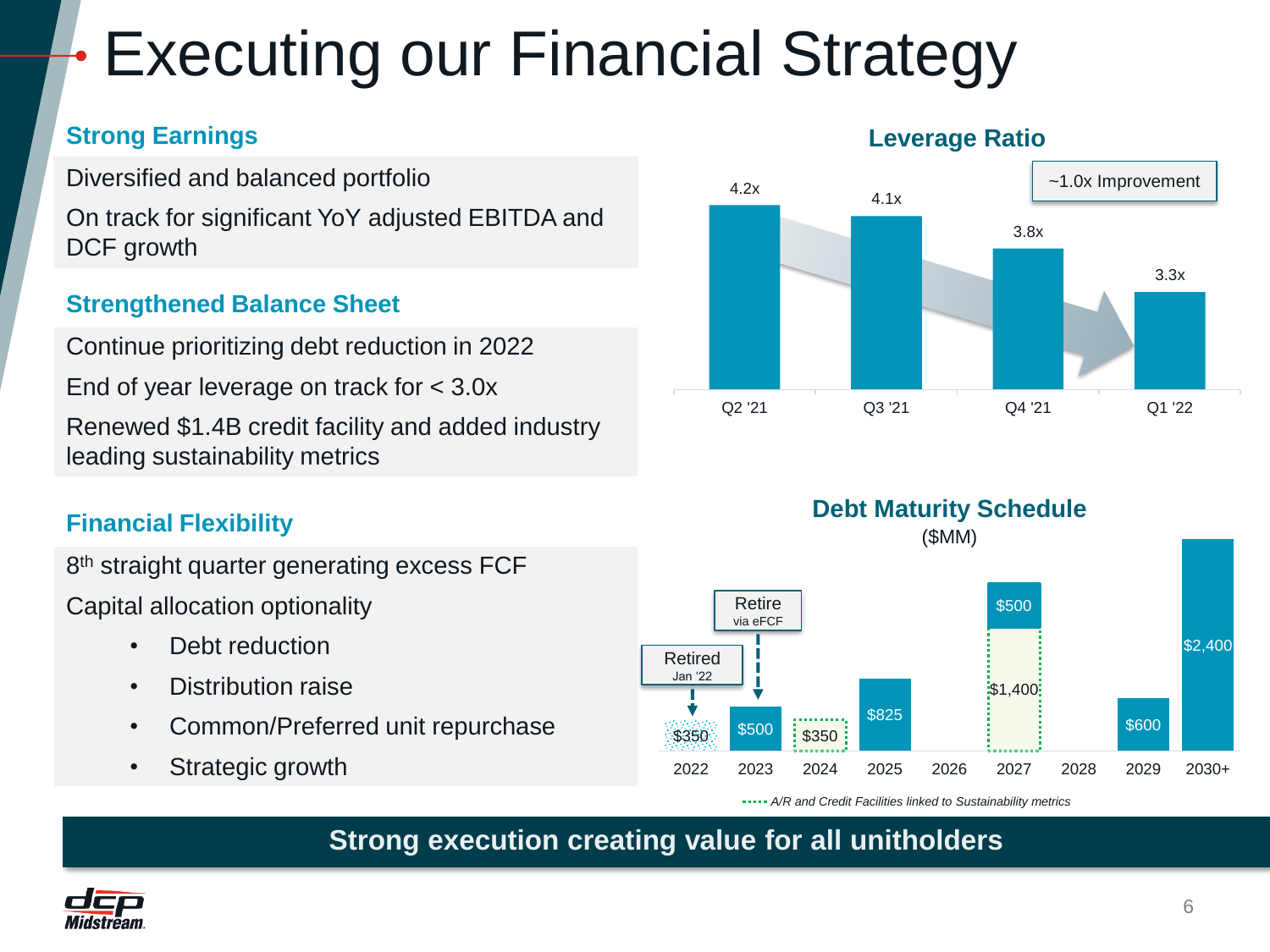## G&P Driving Strategic Growth

*Strong fundamentals creating incremental bolt-on opportunities G&P business expected to drive future growth Securing incremental supply to connect to our downstream network*



**Targeted and capital efficient growth**

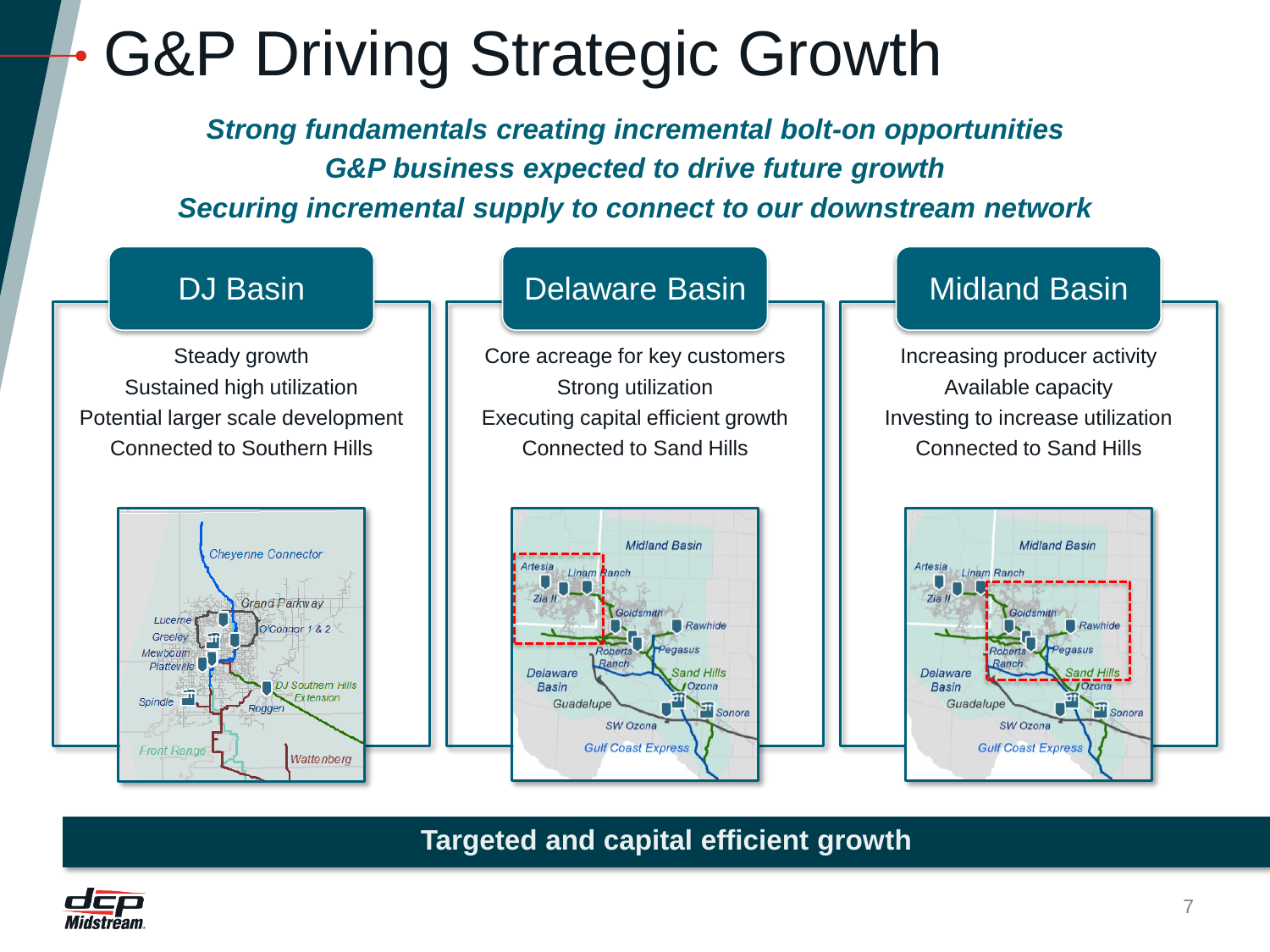# Key Takeaways



Diversified portfolio with **commodity upside**; Efficiently managing costs and capital; On track to **exceed high end of financial guidance** ranges



3.3x leverage achieved; Balance sheet in-line with **investment grade metrics** and providing financial flexibility *Financial Flexibility*



*Capital Allocation*

Well-positioned for 2H **distribution raise**; Continued focus on **debt reduction**; **Targeted growth**



*Strong Fundamental Outlook*

**Strengthened industry outlook** driving potential for a **commodity super cycle**

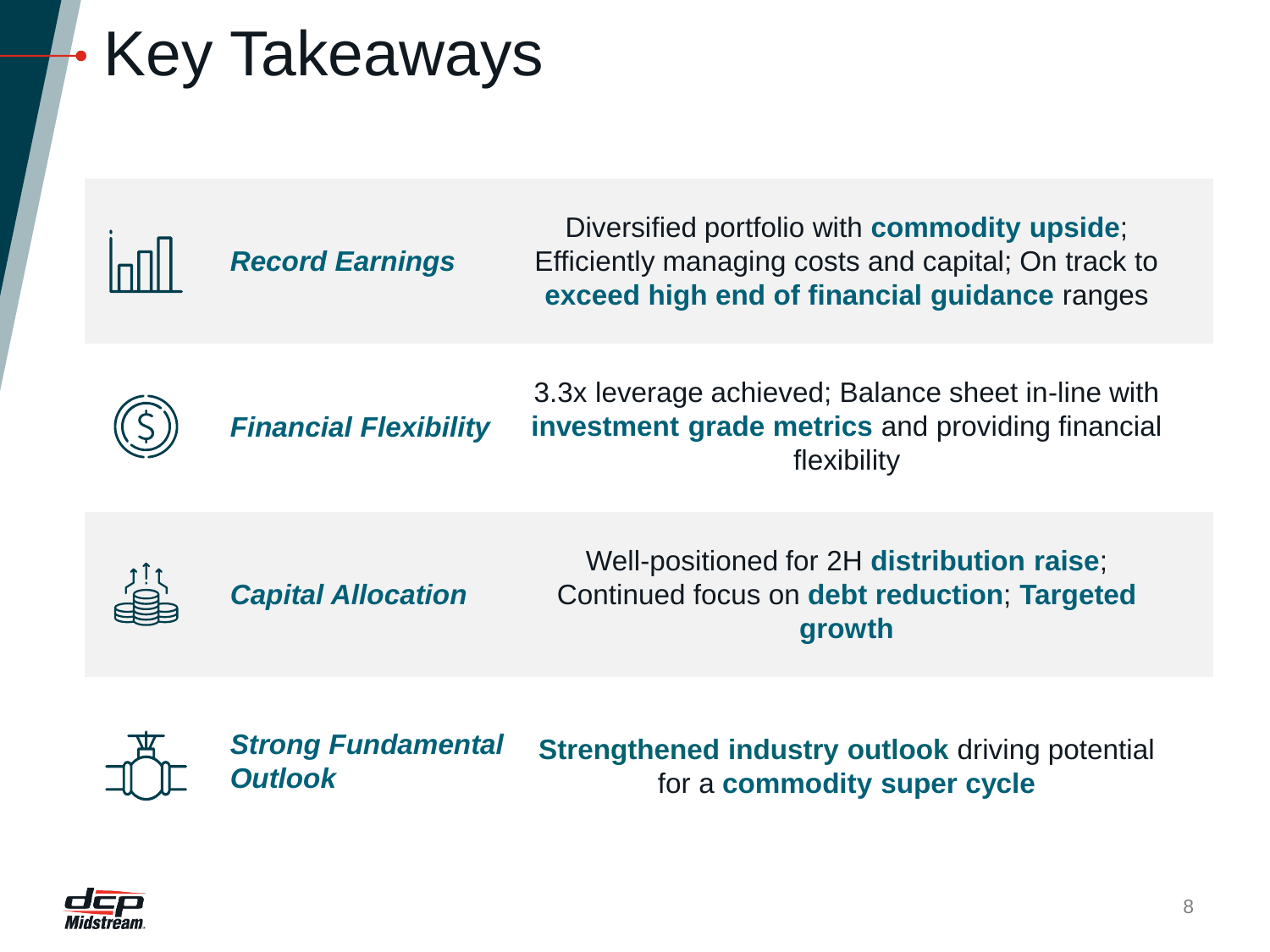## Appendix

Financial and Other Supporting Slides

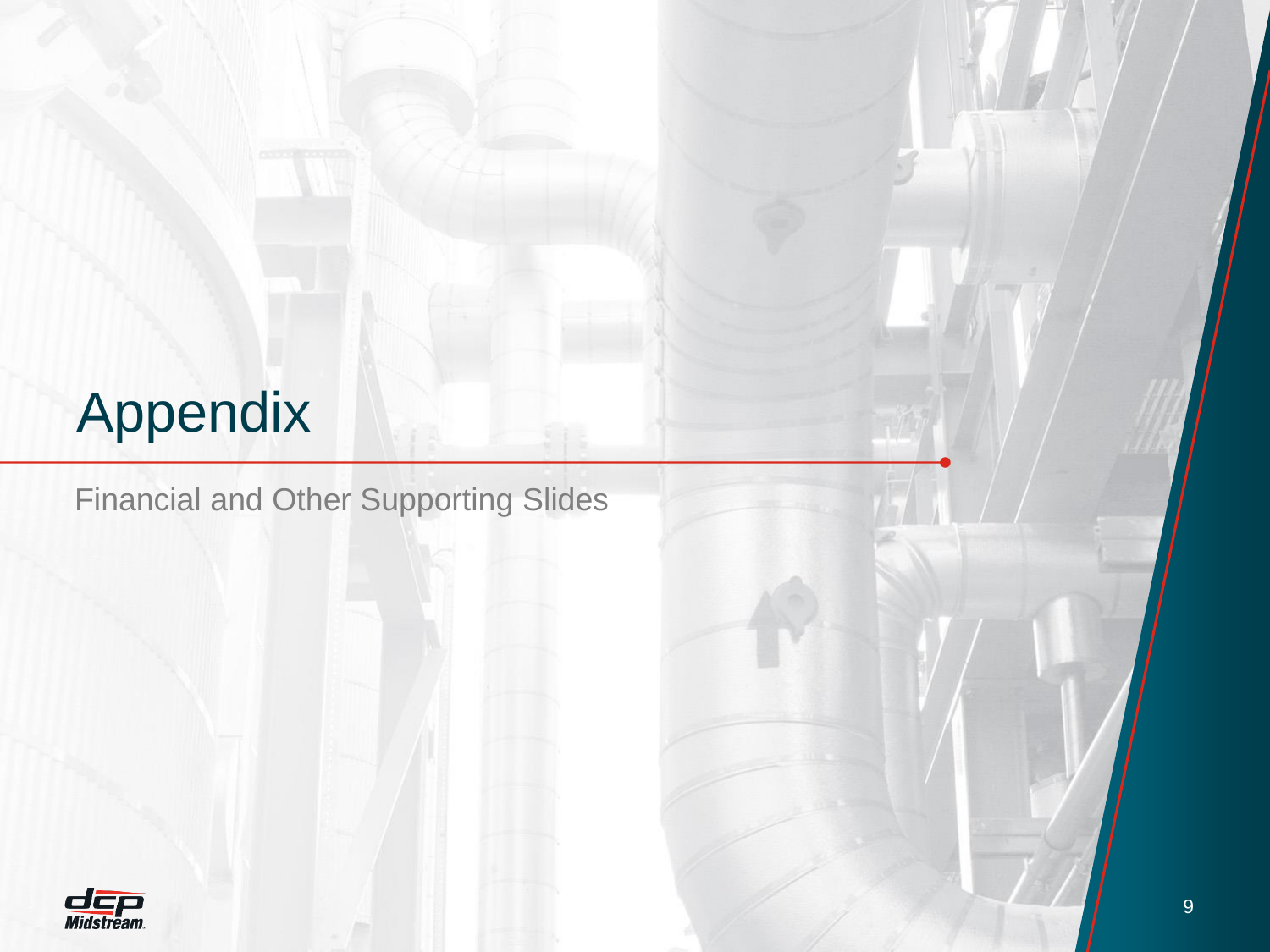## 2022 - 2024 Hedge Position

| <b>Commodity</b>                                                                               | 2022 Avg.                | 2023 Avg.        | 2024 Avg.        |
|------------------------------------------------------------------------------------------------|--------------------------|------------------|------------------|
| $NGLs$ hedged <sup>(1)</sup> (Bbls/d)<br>Average hedge price (\$/gal)<br>% NGL exposure hedged | 12,309<br>\$0.74<br>30%  | $493^{(4)}$      | N/A              |
| <b>Gas hedged (MMBtu/d)</b><br>Average hedge price (\$/MMBtu)<br>% gas exposure hedged         | 142,500<br>\$2.70<br>66% | 50,000<br>\$4.09 | 20,000<br>\$3.89 |
| <b>Crude hedged (Bbls/d)</b><br>Average hedge price (\$/Bbl)<br>% crude exposure hedged        | 3,473<br>\$56.79<br>26%  | 3,945<br>\$73.64 | 1,477<br>\$77.97 |



### **~40% equity length hedged, offering stability while allowing for potential upside**

dco *Midstrēam* 

- *Note: Hedge positions as of May 3, 2022*
- *(1) Only purity products hedged are propane and normal butane, all other products are set to internal budget prices*
- *(2) Based on crude equivalent*
- *(3) 70% fee-based + 42% of 30% open position hedged = 83% fee-based and hedged*
- *(4) Represents propane hedges at \$1.11*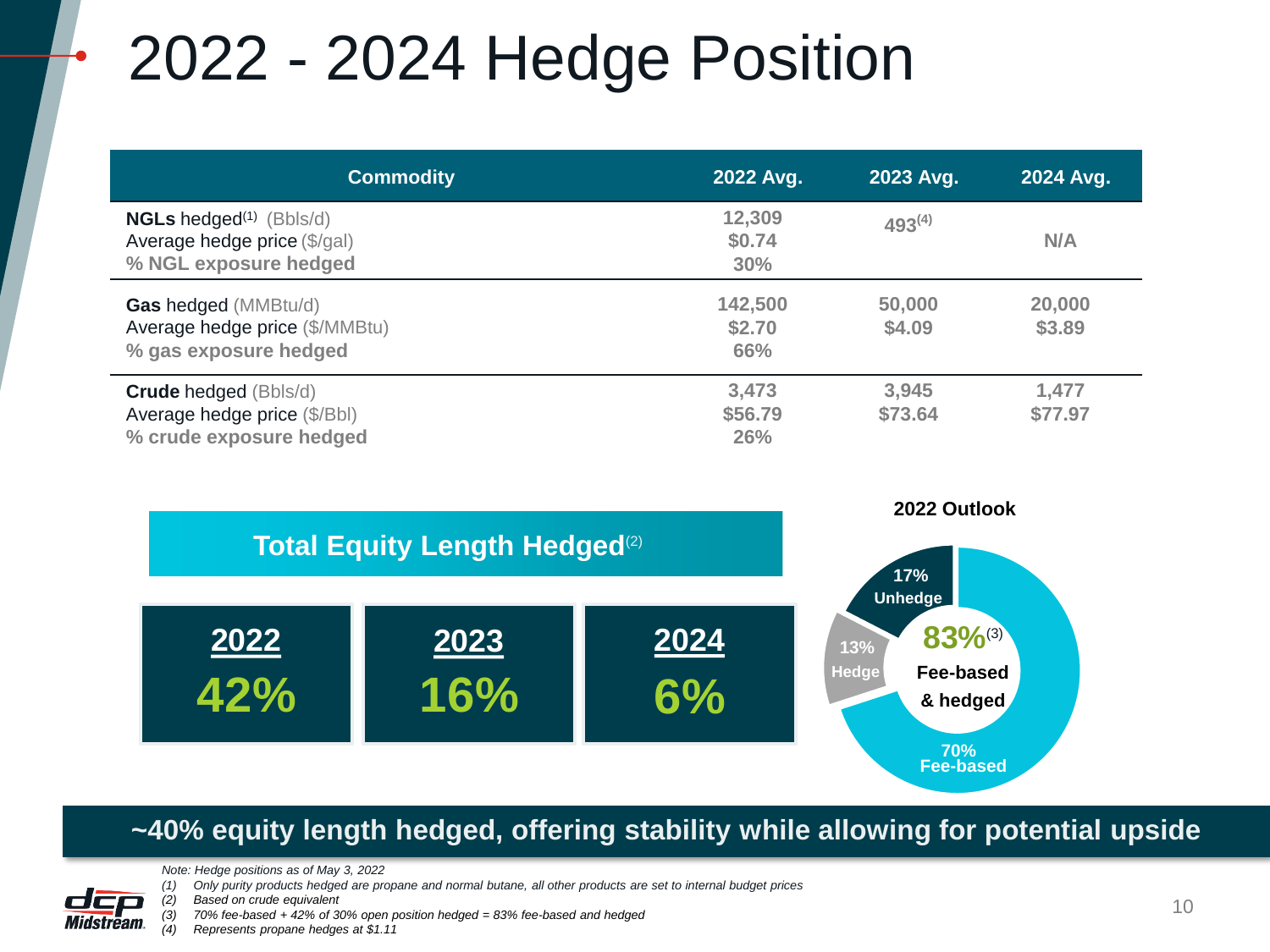## Q1 2021 vs Q1 2022 Financial Results



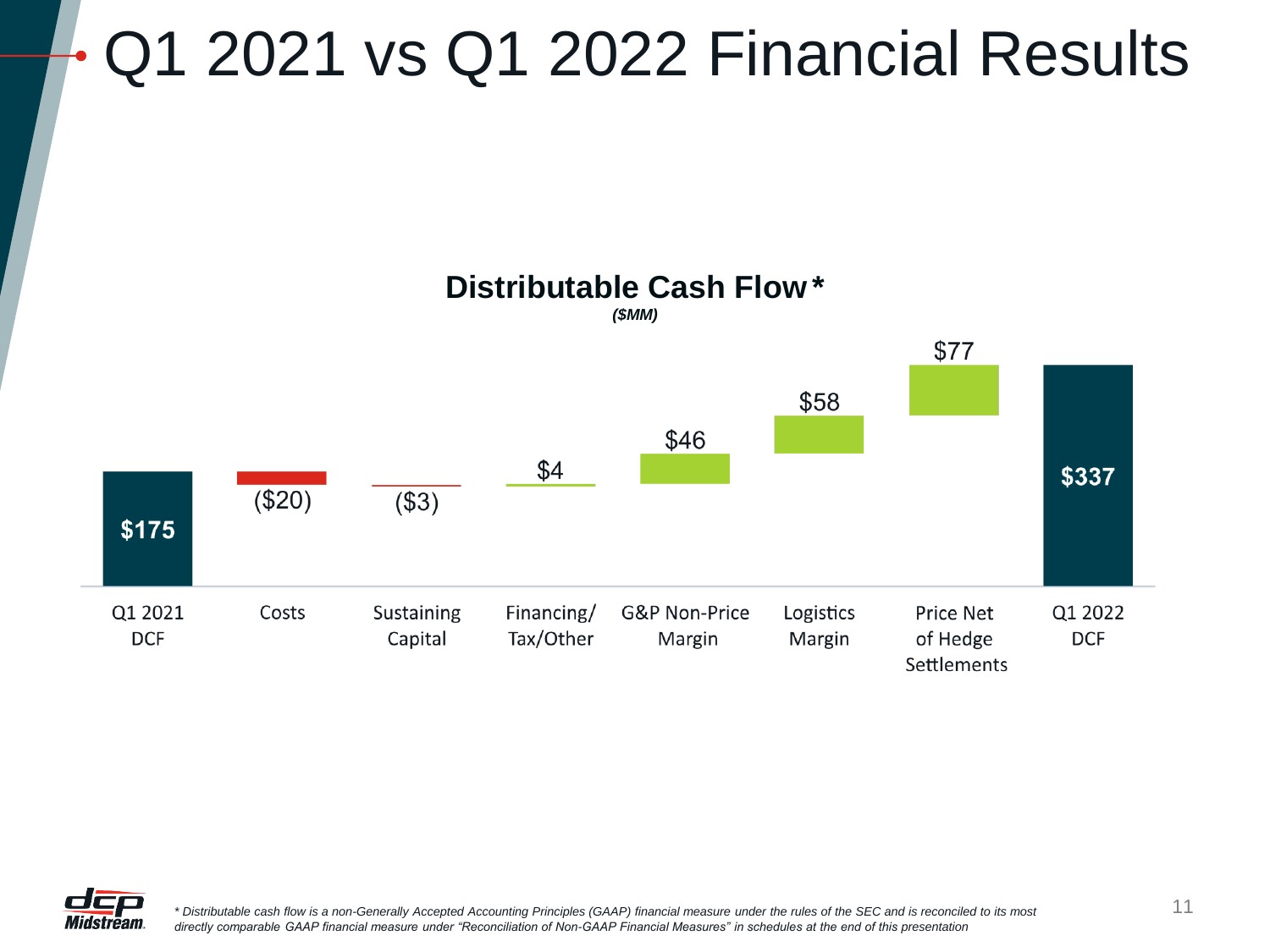## Adjusted EBITDA by Segment

**Logistics & Marketing Adjusted EBITDA\*** 



**Gathering & Processing Adjusted EBITDA\*** 



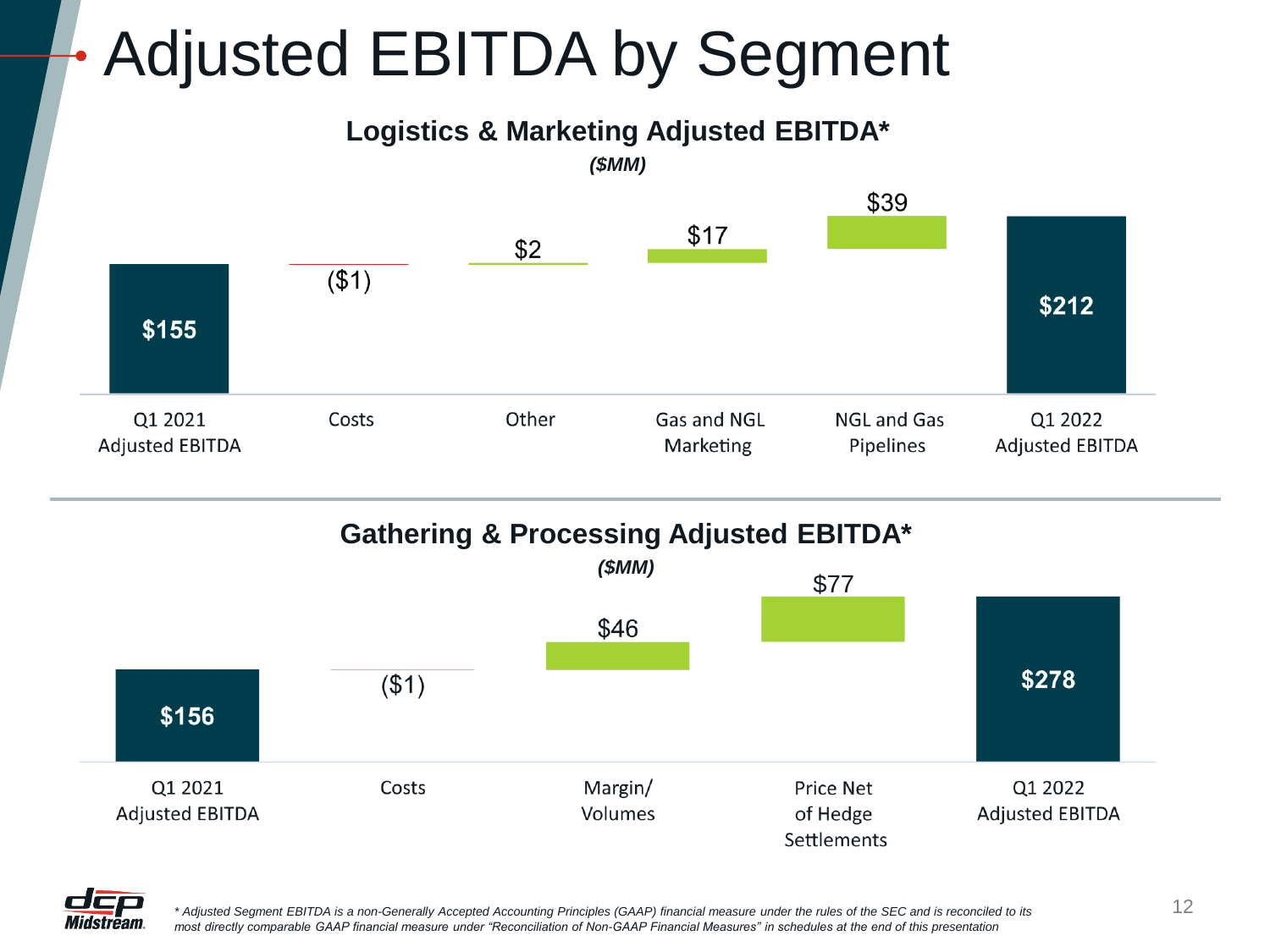## Volumes by Segment

#### **NGL Pipeline Volume Trends and Utilization**

| <b>NGL Pipeline</b>  |         | <b>Approx</b><br><b>System</b><br>% Owned Length (Miles) | <b>Average</b><br><b>Gross</b><br><b>Capacity</b><br>(MBbls/d) | <b>Net</b><br><b>Capacity</b><br>(MBbls/d) | Q1'22<br><b>Average</b><br><b>NGL</b><br>$(MBbls/d)^{(1)}$ | Q4'21<br>Average<br><b>NGL</b><br>$(MBbls/d)^{(1)}$ | Q1'21<br>Average<br><b>NGL</b><br>Throughput Throughput Throughput<br>$(MBbls/d)^{(1)}$ | Q1'22<br><b>Pipeline</b><br>Utilization |
|----------------------|---------|----------------------------------------------------------|----------------------------------------------------------------|--------------------------------------------|------------------------------------------------------------|-----------------------------------------------------|-----------------------------------------------------------------------------------------|-----------------------------------------|
| <b>Sand Hills</b>    | 66.7%   | 1,400                                                    | 500                                                            | 333                                        | 288                                                        | 289                                                 | 228                                                                                     | 86%                                     |
| Southern Hills       | 66.7%   | 970                                                      | 192                                                            | 128                                        | 118                                                        | 122                                                 | 105                                                                                     | 92%                                     |
| <b>Front Range</b>   | 33.3%   | 450                                                      | 260                                                            | 87                                         | 73                                                         | 71                                                  | 56                                                                                      | 84%                                     |
| <b>Texas Express</b> | 10.0%   | 600                                                      | 370                                                            | 37                                         | 21                                                         | 21                                                  | 19                                                                                      | 57%                                     |
| Other $(2)$          | Various | 1,090                                                    | 395                                                            | 310                                        | 182                                                        | 189                                                 | 170                                                                                     | 59%                                     |
| <b>Total</b>         |         | 4,510                                                    | 1,717                                                          | 895                                        | 682                                                        | 692                                                 | 578                                                                                     | 76%                                     |

#### **G&P Volume Trends and Utilization**

|               | Q1'22                                                              | Q1'22                                                                     | Q4'21                                                                     | Q1'21                                                              | Q1'22                                             | Q1'22                          |
|---------------|--------------------------------------------------------------------|---------------------------------------------------------------------------|---------------------------------------------------------------------------|--------------------------------------------------------------------|---------------------------------------------------|--------------------------------|
| <b>System</b> | <b>Net Plant/</b><br><b>Treater</b><br><b>Capacity</b><br>(MMcf/d) | Average<br><b>Wellhead</b><br><b>Volumes</b><br>$(MMcf/d)$ <sup>(5)</sup> | Average<br><b>Wellhead</b><br><b>Volumes</b><br>$(MMcf/d)$ <sup>(5)</sup> | Average<br>Wellhead<br><b>Volumes</b><br>$(MMcf/d)$ <sup>(5)</sup> | <b>Average NGL</b><br><b>Production</b><br>(MBpd) | <b>Plant</b><br>Utilization(3) |
| North $(4)$   | 1,580                                                              | 1,567                                                                     | 1,556                                                                     | 1,520                                                              | 150                                               | 99%                            |
| Midcontinent  | 1,110                                                              | 797                                                                       | 852                                                                       | 799                                                                | 70                                                | 72%                            |
| Permian       | 1,100                                                              | 966                                                                       | 1,003                                                                     | 858                                                                | 115                                               | 88%                            |
| South         | 1,630                                                              | 780                                                                       | 740                                                                       | 900                                                                | 67                                                | 48%                            |
| <b>Total</b>  | 5,420                                                              | 4,110                                                                     | 4,151                                                                     | 4,077                                                              | 402                                               | 76%                            |



- *(1) Represents total throughput allocated to our proportionate ownership share*
- *(2) Other includes Wattenberg, Black Lake, Panola, Seabreeze, Wilbreeze, and other NGL pipelines*
- *(3) Plant utilization: Average wellhead volumes divided by active plant capacity, excludes idled plant capacity*

13 *(4) Q1'22, Q4'21, and Q1'21 include 1,342 MMcf/d, 1,343 MMcf/d, and 1,276 MMcf/d, respectively, of DJ Basin wellhead volumes. Remaining volumes are Michigan and Collbran (5) Average wellhead volumes may include bypass and offload*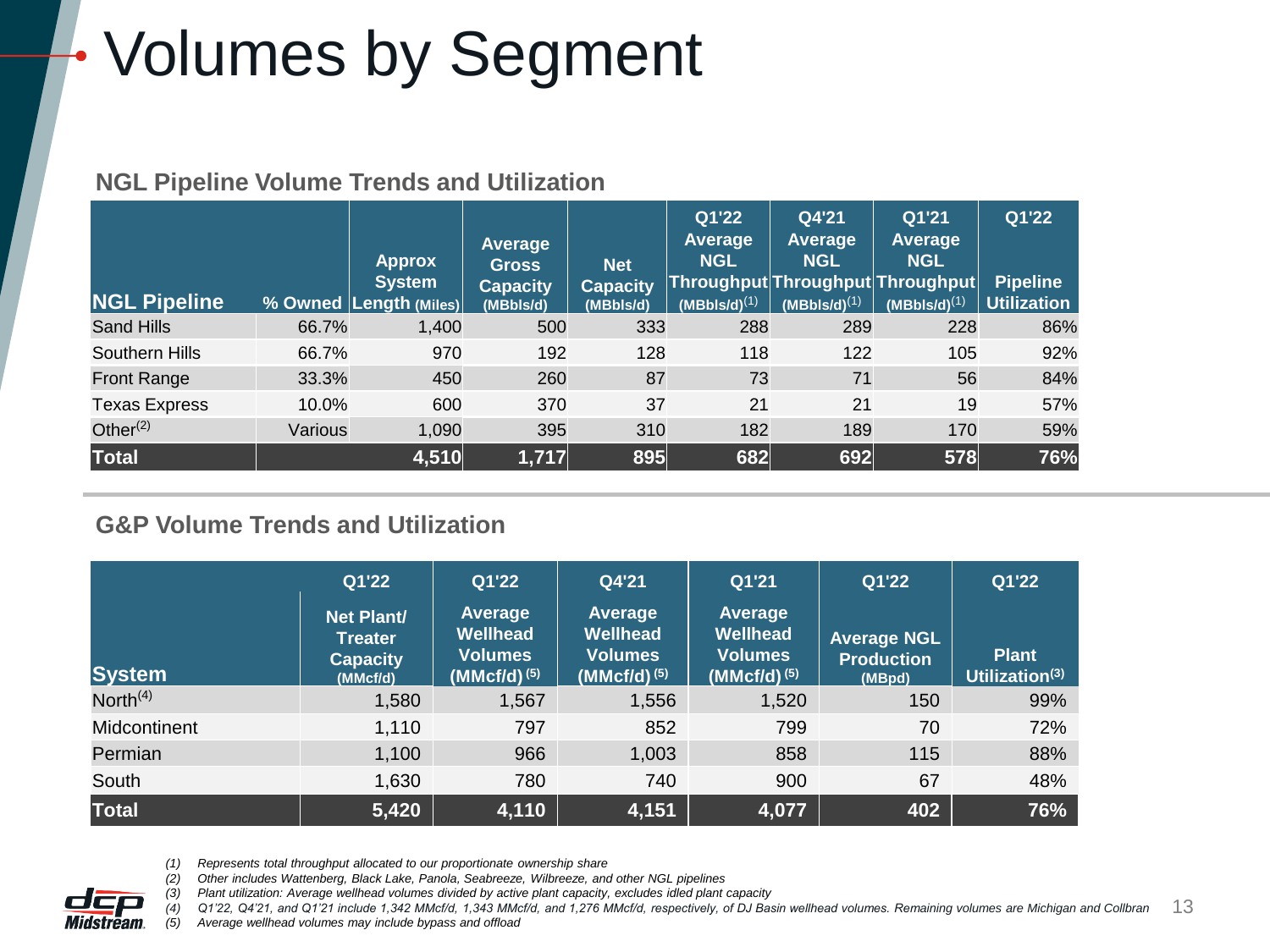# Margin by Segment\*

| \$MM, except per unit measures                                                                                         |          | Q1 2022             | Q4 2021             |      | Q3 2021            |                           | Q2 2021            |                | Q1 2021       |
|------------------------------------------------------------------------------------------------------------------------|----------|---------------------|---------------------|------|--------------------|---------------------------|--------------------|----------------|---------------|
| <b>Gathering &amp; Processing (G&amp;P) Segment</b>                                                                    |          |                     |                     |      |                    |                           |                    |                |               |
| Natural gas wellhead - Bcf/d                                                                                           |          | 4.11                | 4.15                |      | 4.22               |                           | 4.34               |                | 4.08          |
| Segment adjusted gross margin including equity earnings before hedging (1)<br>Net realized cash hedge settlements paid | \$<br>\$ | 484 \$<br>$(63)$ \$ | 487 \$<br>$(88)$ \$ |      | 441<br>$(59)$ \$   | \$                        | 367<br>$(23)$ \$   | \$             | 381<br>(80)   |
| Non-cash unrealized gains (losses)                                                                                     |          | $(131)$ \$          | 143                 | - \$ | $(100)$ \$         |                           | $(101)$ \$         |                | (48)          |
| G&P Segment adjusted gross margin including equity earnings                                                            | \$       | 290 \$              | 542 \$              |      | 282 \$             |                           | 243                | \$             | 253           |
| G&P adjusted margin including equity earnings before hedging/wellhead mcf                                              | \$       | $1.31$ \$           | $1.28$ \$           |      | 1.14               | -\$                       | 0.93               | \$             | 1.04          |
| G&P adjusted margin including equity earnings and realized hedges/wellhead mcf                                         | \$       | $1.14$ \$           | $1.05$ \$           |      | 0.98               | \$                        | 0.87               | \$             | 0.82          |
| Logistics & Marketing Segment adjusted gross margin incl. equity earnings $^{\textrm{\tiny{(2)}}}$                     | \$       | $153$ \$            | 199 \$              |      | 168 \$             |                           | $134$ \$           |                | 156           |
| Total adjusted gross margin including equity earnings                                                                  | \$       | 443 \$              | 741 \$              |      | 450 \$             |                           | $377$ \$           |                | 409           |
| Direct Operating and G&A Expense<br>DD&A                                                                               | \$       | $(207)$ \$<br>(90)  | $(242)$ \$<br>(91)  |      | $(231)$ \$<br>(89) |                           | $(222)$ \$<br>(93) |                | (187)<br>(91) |
| Other Income (Loss) <sup>(3)</sup>                                                                                     |          |                     | (14)                |      | (2)                |                           | (15)               |                | 0             |
| Interest Expense, net                                                                                                  |          | (71)                | (72)                |      | (73)               |                           | (77)               |                | (77)          |
| Income Tax Expense                                                                                                     |          | (1)                 | (6)                 |      | (0)                |                           | (0)                |                | (0)           |
| Noncontrolling interest                                                                                                |          | (1)                 | (1)                 |      | (1)                |                           | (1)                |                | (1)           |
| Net Income (Loss) - DCP Midstream, LP                                                                                  |          | $\overline{80}$ \$  | $315$ \$            |      | $54$ \$            |                           | $(31)$ \$          |                | 53            |
| Industry average NGL \$/gallon                                                                                         |          | $1.10$ \$           | 1.00                | -\$  | 0.91               | $\boldsymbol{\mathsf{S}}$ | 0.71               | $\mathfrak{L}$ | 0.69          |
| NYMEX Henry Hub \$/MMBtu                                                                                               |          | 4.95                | \$<br>5.83          | \$   | 4.01               | $\boldsymbol{\mathsf{S}}$ | 2.83               | \$.            | 2.69          |
| NYMEX Crude \$/Bbl                                                                                                     |          | 94.29 \$            | 77.19               | - \$ | 70.56              | - \$                      | 66.07              | \$             | 57.84         |
| Other data:                                                                                                            |          |                     |                     |      |                    |                           |                    |                |               |
| NGL pipelines throughput (MBbl/d) <sup>(4)</sup>                                                                       |          | 682                 | 692                 |      | 668                |                           | 671                |                | 578           |
| NGL production (MBbl/d)                                                                                                |          | 402                 | 417                 |      | 406                |                           | 409                |                | 360           |

*\*Segment adjusted gross margin is viewed as a non-Generally Accepted Accounting Principles ("GAAP") measure under the rules of the Securities and Exchange Commission ("SEC") and is reconciled to its most directly comparable GAAP financial measures under "Reconciliation of Non-GAAP Financial Measures" in schedules at the end of this presentation.*

*(1) Represents Gathering and Processing (G&P) Segment adjusted gross margin plus Earnings from unconsolidated affiliates, excluding trading and marketing (losses) gains, net, before non-cash impairment in equity investment*

*(2) Represents Logistics and Marketing Segment adjusted gross margin plus Earnings from unconsolidated affiliates*

*(3) "Other Income" includes asset impairments in Q4 2021 and Q2 2021, and gain/(loss) on asset sales and other miscellaneous items*

*(4) This volume represents equity and third-party volumes transported on DCP's NGL pipeline assets*

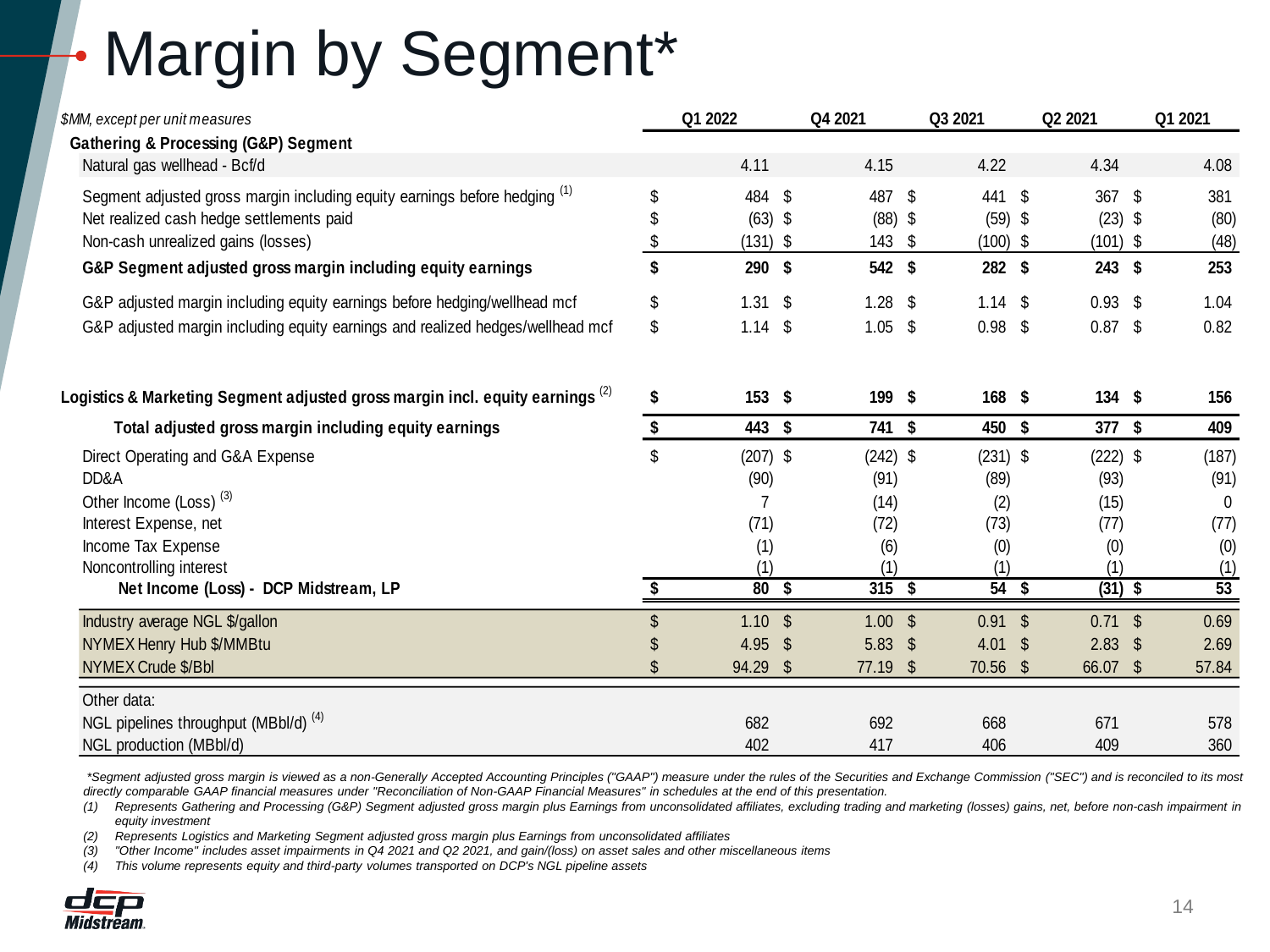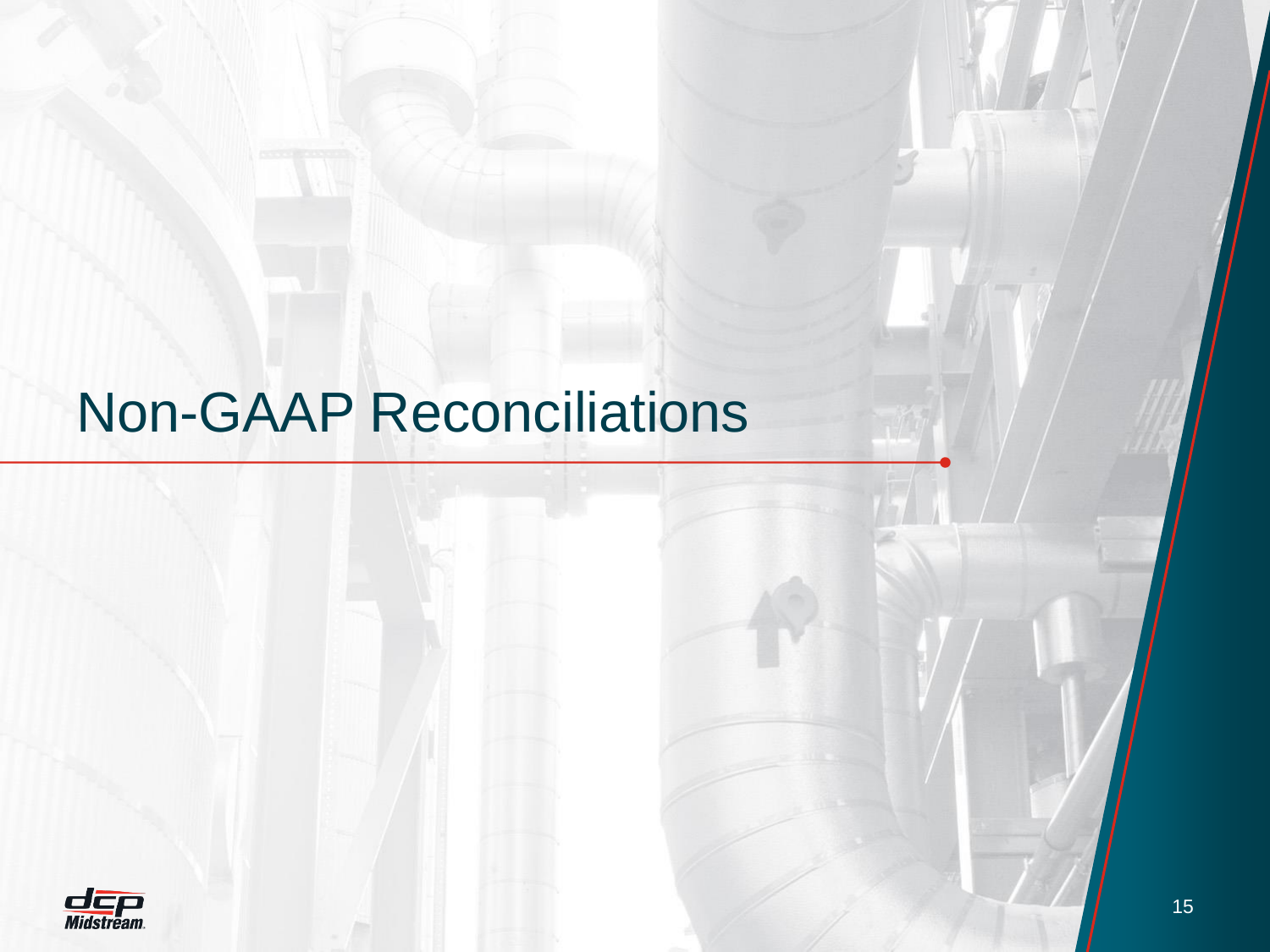#### DCP MIDSTREAM, LP RECONCILIATION OF NON-GAAP FINANCIAL MEASURES SEGMENT GROSS MARGIN TO SEGMENT ADJUSTED GROSS MARGIN (Unaudited)

|                                                  | Three Months Ended March 31, |            |            |       |
|--------------------------------------------------|------------------------------|------------|------------|-------|
|                                                  |                              | 2022       |            | 2021  |
|                                                  |                              |            | (Millions) |       |
| Logistics and Marketing segment:                 |                              |            |            |       |
| Operating revenues                               | s.                           | $3,163$ \$ |            | 2,098 |
| Cost of revenues                                 |                              |            |            |       |
| Purchases and related costs                      |                              | 3,147      |            | 2,062 |
| Depreciation and amortization expense            |                              | 3          |            | з     |
| Segment gross margin                             |                              | 13         |            | 33    |
| Depreciation and amortization expense            |                              | 3          |            | 3     |
| Segment adjusted gross margin**                  | \$                           | 16         | S          | 36    |
| Earnings from unconsolidated affiliates          | S                            | 137        | S          | 120   |
| Non-cash commodity derivative mark-to-market (a) | \$                           | (45)       | 5          | (5)   |
| <b>Gathering and Processing segment:</b>         |                              |            |            |       |
| Operating revenues                               | \$                           | 2,106      | s.         | 1,314 |
| Cost of revenues                                 |                              |            |            |       |
| Purchases and related costs                      |                              | 1,822      |            | 1,069 |
| Depreciation and amortization expense            |                              | 81         |            | 81    |
| Segment gross margin                             |                              | 203        |            | 164   |
| Depreciation and amortization expense            |                              | 81         |            | 81    |
| Segment adjusted gross margin**                  | S                            | 284        | \$         | 245   |
| Earnings from unconsolidated affiliates          | \$                           | 6          | \$         | 8     |
| Non-cash commodity derivative mark-to-market (a) | \$                           | (131)      | s          | (48)  |

#### (a) Non-cash commodity derivative mark-to-market is included in segment gross margin and adjusted gross margin, along with cash settlements for our commodity derivative contracts.



16 \*\* We define adjusted gross margin as total operating revenues, less purchases and related costs, and we define segment adjusted gross margin for each segment as total operating revenues for that segment less purchases and related costs for that segment. Our adjusted gross margin equals the sum of our segment adjusted *gross margins. Adjusted gross margin and segment adjusted gross margin are primary performance measures used by management, as these measures represent the results of product sales and purchases, a key component of our operations. As an indicator of our operating performance, adjusted gross margin and segment adjusted gross margin should not be considered an alternative to, or more meaningful than, operating revenues, gross margin, segment gross margin, net income or*  loss, net income or loss attributable to partners, operating income, net cash provided by operating activities or any other measure of financial performance presented *in accordance with GAAP.*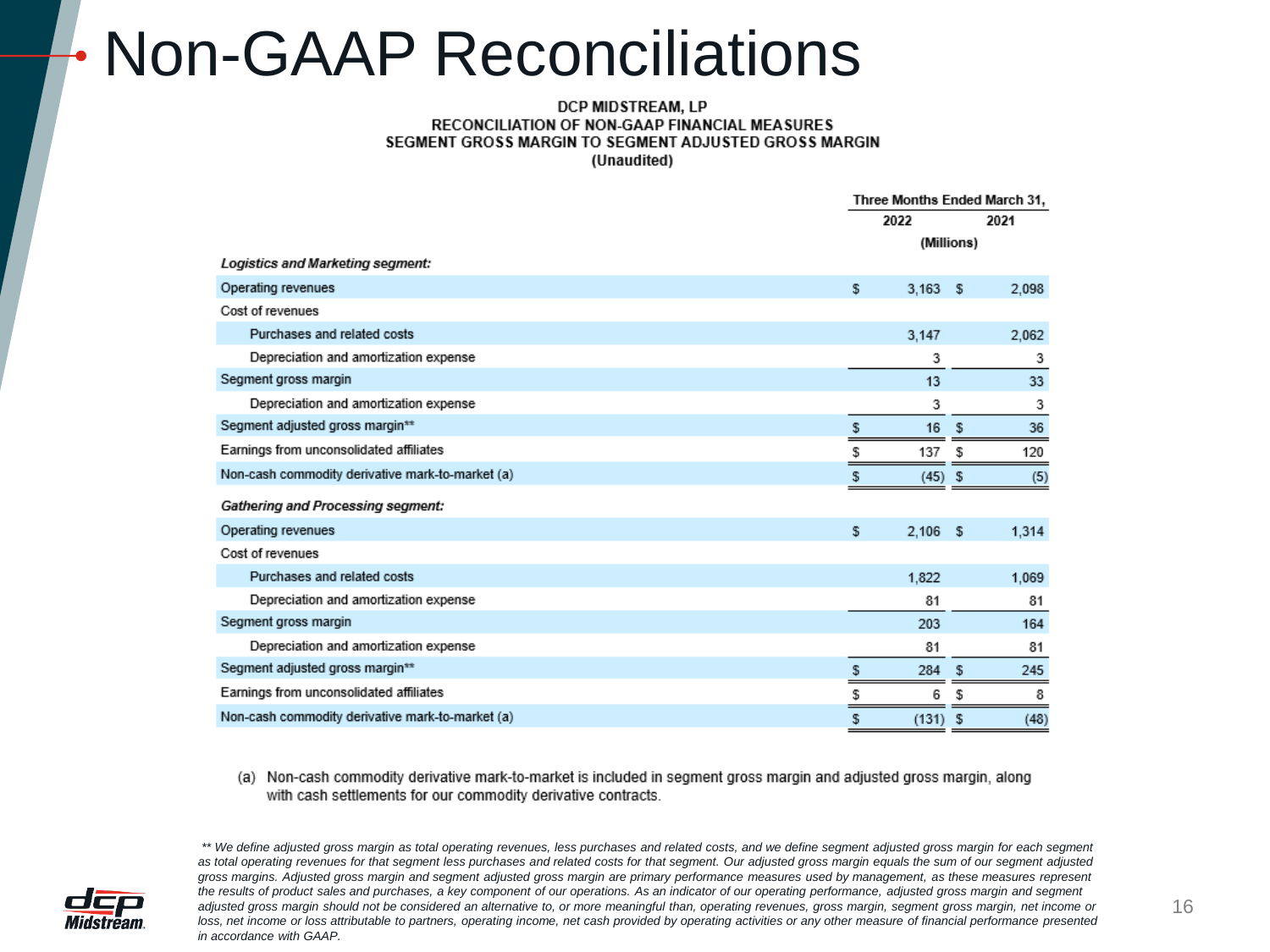DCP MIDSTREAM, LP RECONCILIATION OF NON-GAAP FINANCIAL MEASURES

(Unaudited)

|                                                                                                       |                | March 31.      | <b>Three Months Ended</b> |              |
|-------------------------------------------------------------------------------------------------------|----------------|----------------|---------------------------|--------------|
|                                                                                                       |                | 2022           |                           | 2021         |
|                                                                                                       |                |                | (Millions)                |              |
| <b>Reconciliation of Non-GAAP Financial Measures:</b>                                                 |                |                |                           |              |
| Net income attributable to partners                                                                   | \$             | 80             | S                         | 53           |
| Interest expense, net                                                                                 |                | 71             |                           | 77           |
| Depreciation, amortization and income tax expense, net of noncontrolling interests                    |                | 91             |                           | 91           |
| Distributions from unconsolidated affiliates, net of earnings                                         |                | 25             |                           | $\mathbf{1}$ |
| Gain on sale of assets                                                                                |                | (7)            |                           |              |
| Non-cash commodity derivative mark-to-market                                                          |                | 176            |                           | 53           |
| Adjusted EBITDA                                                                                       |                | 436            |                           | 275          |
| Interest expense, net                                                                                 |                | (71)           |                           | (77)         |
| Sustaining capital expenditures, net of noncontrolling interest portion and reimbursable projects (a) |                | (13)           |                           | (10)         |
| Distributions to preferred limited partners (b)                                                       |                | (14)           |                           | (14)         |
| Other, net                                                                                            |                | (1)            |                           | 1            |
| Distributable cash flow                                                                               |                | 337            |                           | 175          |
| Distributions to limited partners                                                                     |                | (81)           |                           | (81)         |
| Expansion capital expenditures and equity investments, net of reimbursable projects                   |                | (9)            |                           | (4)          |
| Other, net                                                                                            |                | —              |                           | (1)          |
| Excess free cash flow                                                                                 | $\mathfrak{s}$ | 247            | \$                        | 89           |
|                                                                                                       |                |                |                           |              |
| Net cash provided by operating activities                                                             | £.             | 189            | S                         | (4)          |
| Interest expense, net                                                                                 |                | 71             |                           | 77           |
| Net changes in operating assets and liabilities                                                       |                | $\overline{2}$ |                           | 152          |
| Non-cash commodity derivative mark-to-market                                                          |                | 176            |                           | 53           |
| Other, net                                                                                            |                | (2)            |                           | (3)          |
| Adjusted EBITDA                                                                                       |                | 436            |                           | 275          |
| Interest expense, net                                                                                 |                | (71)           |                           | (77)         |
| Sustaining capital expenditures, net of noncontrolling interest portion and reimbursable projects (a) |                | (13)           |                           | (10)         |
| Distributions to preferred limited partners (b)                                                       |                | (14)           |                           | (14)         |
| Other, net                                                                                            |                | (1)            |                           | 1            |
| Distributable cash flow                                                                               |                | 337            |                           | 175          |
| Distributions to limited partners                                                                     |                | (81)           |                           | (81)         |
| Expansion capital expenditures and equity investments, net of reimbursable projects                   |                | (9)            |                           | (4)          |
| Other, net                                                                                            |                |                |                           | (1)          |
| Excess free cash flow                                                                                 | \$             | 247            | \$                        | 89           |
| (a) Evoludas reimburgamente for leges bald imprevemente                                               |                |                |                           |              |



(b) Represents cumulative cash distributions earned by the Series A, B and C Preferred Units, assuming distributions are declared by DCP's board of directors.

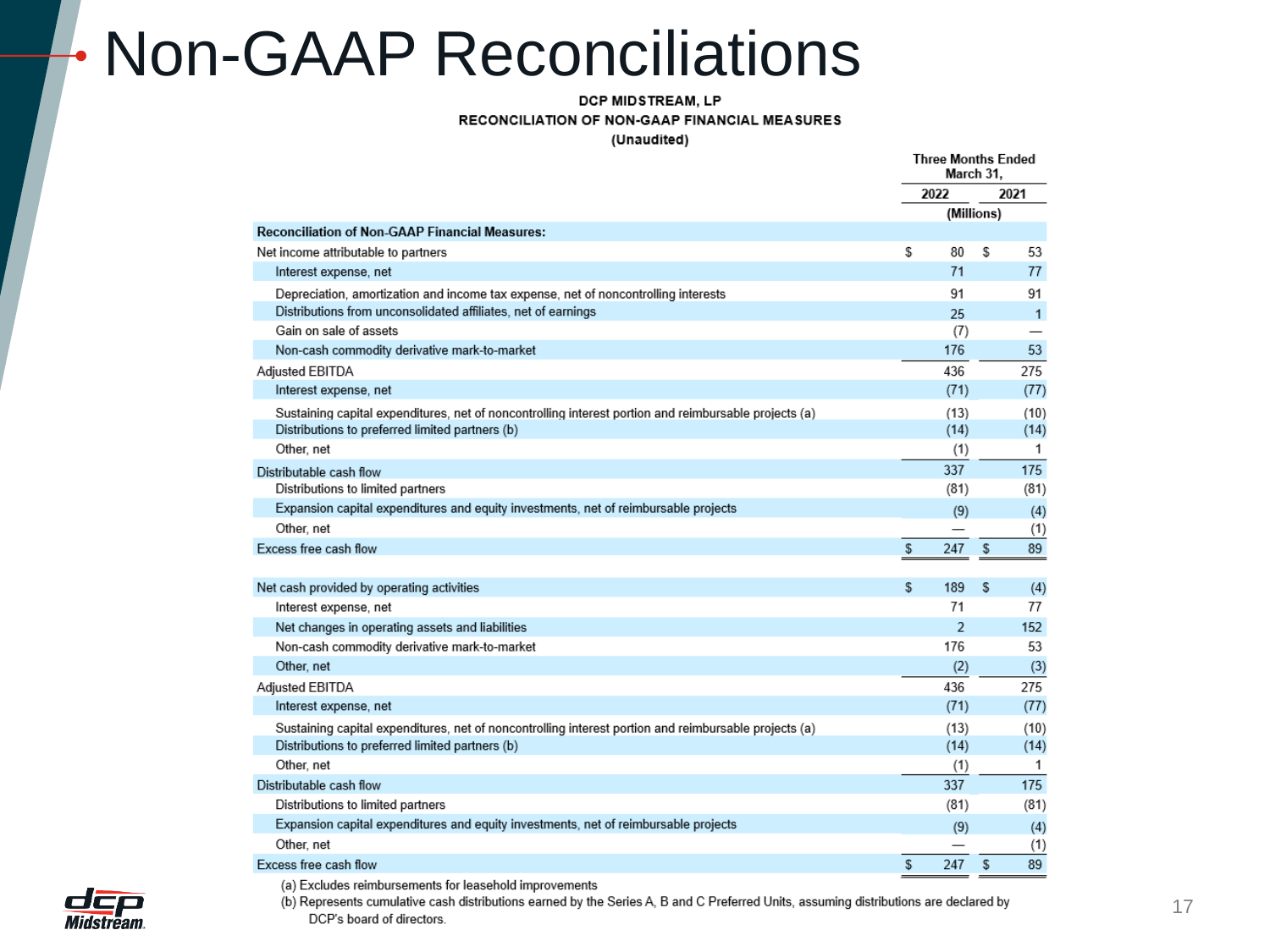#### DCP MIDSTREAM, LP RECONCILIATION OF NON-GAAP FINANCIAL MEASURES SEGMENT FINANCIAL RESULTS AND OPERATING DATA (Unaudited)

|                                                                       |    | March 31.                          |              | <b>Three Months Ended</b> |  |
|-----------------------------------------------------------------------|----|------------------------------------|--------------|---------------------------|--|
|                                                                       |    | 2022                               |              | 2021                      |  |
|                                                                       |    | (Millions, except as<br>indicated) |              |                           |  |
| <b>Logistics and Marketing Segment:</b>                               |    |                                    |              |                           |  |
| Financial results:                                                    |    |                                    |              |                           |  |
| Segment net income attributable to partners                           | s  | 141                                | s            | 146                       |  |
| Non-cash commodity derivative mark-to-market                          |    | 45                                 |              | 5                         |  |
| Depreciation and amortization expense                                 |    | 3                                  |              | 3                         |  |
| Distributions from unconsolidated affiliates, net of earnings         |    | 23                                 |              | 1                         |  |
| Adjusted segment EBITDA                                               | \$ | 212                                | $\mathbb{S}$ | 155                       |  |
|                                                                       |    |                                    |              |                           |  |
| Operating and financial data:                                         |    |                                    |              |                           |  |
| NGL pipelines throughput (MBbls/d)                                    |    | 682                                |              | 578                       |  |
| NGL fractionator throughput (MBbls/d)                                 |    | 53                                 |              | 43                        |  |
| Operating and maintenance expense                                     | s  | 8                                  | s            | 6                         |  |
|                                                                       |    |                                    |              |                           |  |
| <b>Gathering and Processing Segment:</b>                              |    |                                    |              |                           |  |
| Financial results:                                                    |    |                                    |              |                           |  |
| Segment net income attributable to partners                           | s  | 71                                 | s            | 27                        |  |
| Non-cash commodity derivative mark-to-market                          |    | 131                                |              | 48                        |  |
| Depreciation and amortization expense, net of noncontrolling interest |    | 81                                 |              | 81                        |  |
| Distributions from unconsolidated affiliates, net of earnings         |    | $\overline{2}$                     |              |                           |  |
| Gain on sale of assets                                                |    | (7)                                |              |                           |  |
| Adjusted segment EBITDA                                               | \$ | 278                                | s            | 156                       |  |
|                                                                       |    |                                    |              |                           |  |
| Operating and financial data:                                         |    |                                    |              |                           |  |
| Natural gas wellhead (MMcf/d)                                         |    | 4.110                              |              | 4.077                     |  |
| NGL gross production (MBbls/d)                                        |    | 402                                |              | 361                       |  |
| Operating and maintenance expense                                     | s  | 140                                | s            | 140                       |  |